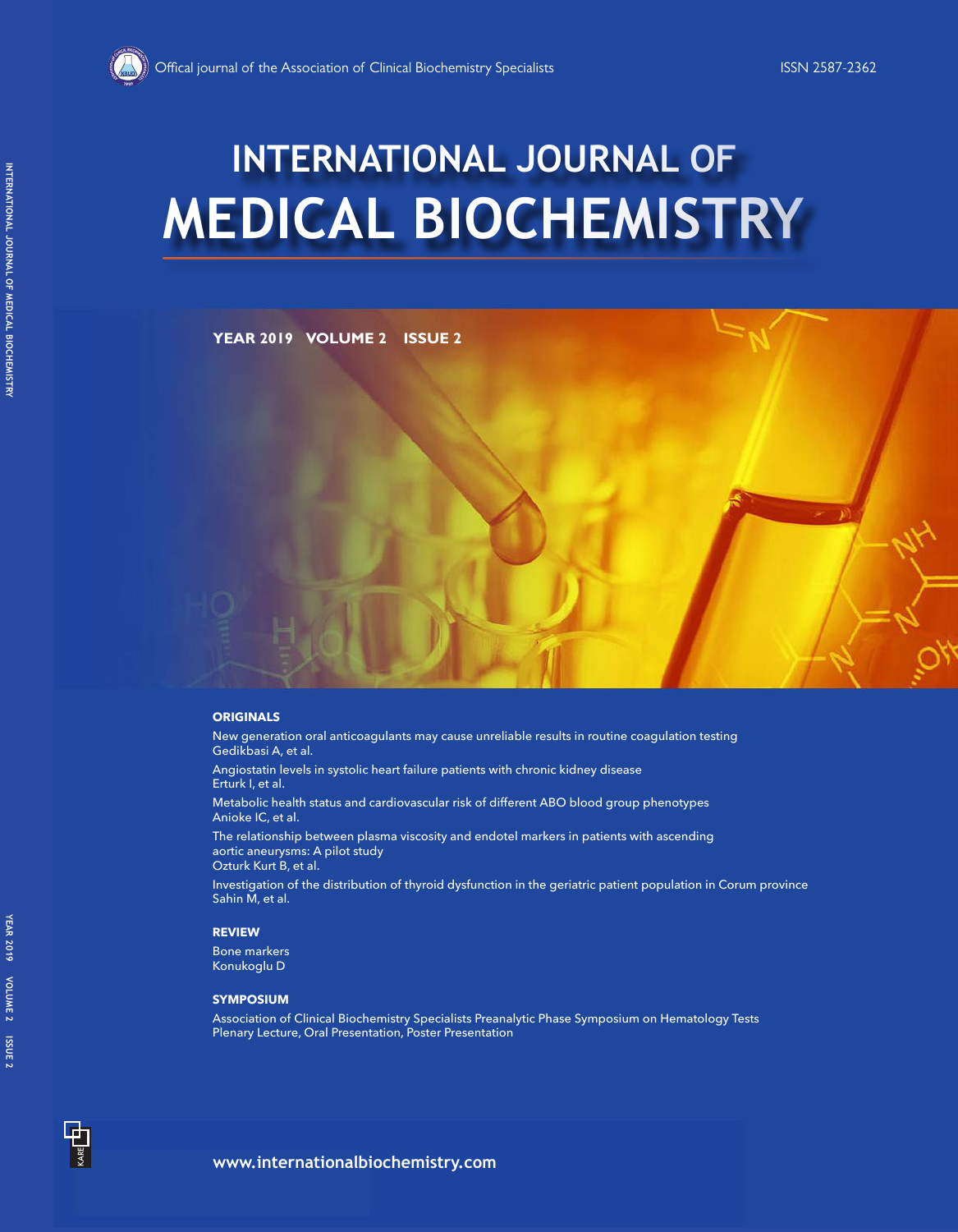# **INTERNATIONAL JOURNAL OF MEDICAL BIOCHEMISTRY**

EDITOR-IN-CHIEF DILDAR KONUKOGLU

Istanbul University, Cerrahpaşa Faculty of Medicine

ASSOCIATE EDITORS NECIP ILHAN

Fırat University, Faculty of Medicine

ASIM OREM Karadeniz Technical University, Faculty of Medicine

EDITORIAL ASSISTANT E. CUNEYT CANBULAT General Manager of KBUDEK External Quality Control Programme

PUBLISHING MANAGER DILDAR KONUKOGLU

Istanbul University, Cerrahpaşa Faculty of Medicine

PUBLISHING MANAGER ASSISTANT FIKRET TALU

Secretary of Association of Clinical Biochemistry Specialists

#### SCIENTIFIC ADVISORY BOARD

KHOSROW ADELI, Canada *Toronto University, The Hospital for Sick Children and Departments of Laboratory Medicine and Pathobiology, Biochemistry, and Physiology, Ontario*

EVIN ADEMOGLU, Turkey *Istanbul University, Medical Faculty, Department of Medical Biochemistry, Istanbul*

HALIDE AKBAS, Turkey *Akdeniz University, Medical Faculty, Department of Medical Biochemistry, Antalya*

ANGELO AZZI, USA *Tufts University, Jean Mayer USDA Human Nutrition Research Ctr. on Aging (HNRCA), Boston, Massachusetts*

BANU ISBILEN BASOK, Turkey *Health Sciences University, Tepecik Training and Research Hospital, Medical Biochemistry Laboratory, Izmir*

ETIENNE CAVALIER, Belgium *Centre Hospitalier Universitaire de Liège, Specialist in Laboratory Medicine, EuSpLM, University of Liège*

AMITAVA DASGUPTA, USA *University of Texas Health Sciences Center,Department of Pathology and Laboratory Medicine, Huston*

KAYA EMERK, Turkey *Istanbul Kent University, School of Dental Medicine, Department of Biochemistry, Istanbul*

KYM FRANCIS FAULL, USA *University of California Los Angeles, Pasarow Mass Spectrometry Laboratory, Los Angeles, California*

ASUMAN GEDIKBASI, Turkey *Istanbul University, Institute of Child Health, Pediatric Basic Sciences, Medical Genetics, Istanbul*

UZAY GORMUS DÉGRIGO, Turkey *Karolinska Institutet, Department of Medical Biochemistry and Biophysics, Solna*

NEVIN ILHAN, Turkey *Firat University, Medical Faculty, Department of Medical Biochemistry, Elazig*

FERRUH K. ISMAN, Turkey *Istanbul Medeniyet University, Goztepe Training and Research Hospital, Clinical Chemistry Department, Istanbul*

HUSEYIN KAYADIBI, Turkey *Hitit University, Medical Faculty, Biochemistry Department, Corum*

GABOR L. KOVACS, Hungary *University of Pécs, Medical School, Department of Laboratory Medicine, Pécs*

MINE KUCUR, Turkey *Istanbul University Cerrahpasa, Cerrahpasa Medical Faculty, Department of Biochemistry, Istanbul*

ISHAK OZEL TEKIN, Turkey *Bulent Ecevit University, School of Medicine, Department of Immunology, Zonguldak*

MAURO PANTEGHINI, Italy *Milan University, Medical School, Department of Clinical Biochemistry and Clinical Molecular Biology, Milano*

JORGE L. SEPULVEDA, Italy *Columbia University, Department of Patology and Cell Biology, New York*

MUHITTIN SERDAR, Turkey *Acıbadem University, Istanbul*

ANA-MARIA SIMUNDIC, Croatia *Sveti Duh University, University hospital, Department of Medical Laboratory Diagnostics, University Hospital "Sveti Duh", Zagreb*

DOUGLAS THOMPSON, UK *Leeds University, Leeds Teaching Hospitals, Department of Blood Science, Leeds*

TOMRIS OZBEN TOMASI, Turkey *Akdeniz University, Medical Faculty, Department of Biochemistry, Antalya*

TURAN TURHAN, Turkey *Health Sciences University, Ankara Numune Training and Research Hospital, Medical Biochemistry Laboratory, Ankara*

SUKRU ULUSOY, Turkey *Karadeniz Technical University, Medical Faculty, Department of Internal Medicine, Trabzon*

ALEXANDER ZOUGMAN, UK *St. James's University Hospital, Clinical and Biomedical Proteomics Group, Cancer Research UK Centre, Leeds*

**VOLUME II ISSUE II YEAR 2019**

The Owner and Publishing Manager on behalf of the Association of Clinical Biochemistry Specialists (Klinik Biyokimya Uzmanları Derneği)

> Address: Maslak Mah. AOS 55. Sok. No: 2, 42 Maslak A Phone: Blok Daire: 231 Sarıyer, İstanbul-Turkey Fax: +90 212 241 26 53 e-mail: +90 212 241 26 54 web: www.kbud.org.tr PROF. DILDAR KONUKOGLU info@kbud.org.tr



Publisher: KARE PUBLISHING Address: Concord İstanbul Dumlupınar Phone: +90 216 550 61 11 Fax: +90 212 550 61 12 e-mail: info@karepb.com web: www.kareyayincilik.com Mah., Yumurtacı Abdi Bey Cad. Cihan Sok. No: 15, B Blok Da: 162 Kat: 21, Kadıköy, İstanbul,

International Journal of Medical Biochemistry is a peer-reviewed journal published triannually. Materials published in the Journal is covered by copyright 2018. All rights reserved. This publication is printed on paper that meets the international standard ISO 9706:1994. National Library of Medicine (USA) recommends the use of permanent, acid-free paper in the production of biomedical literature.

*Yayın Turu: Uluslararası Sureli Basım Tarihi: Haziran 2019 Basım: Filmevi Grafik Renk Ayrımı Sistemleri San. Tic. LTD. ŞTİ. İstanbul-Türkiye*

**ISSN 2587-2362**